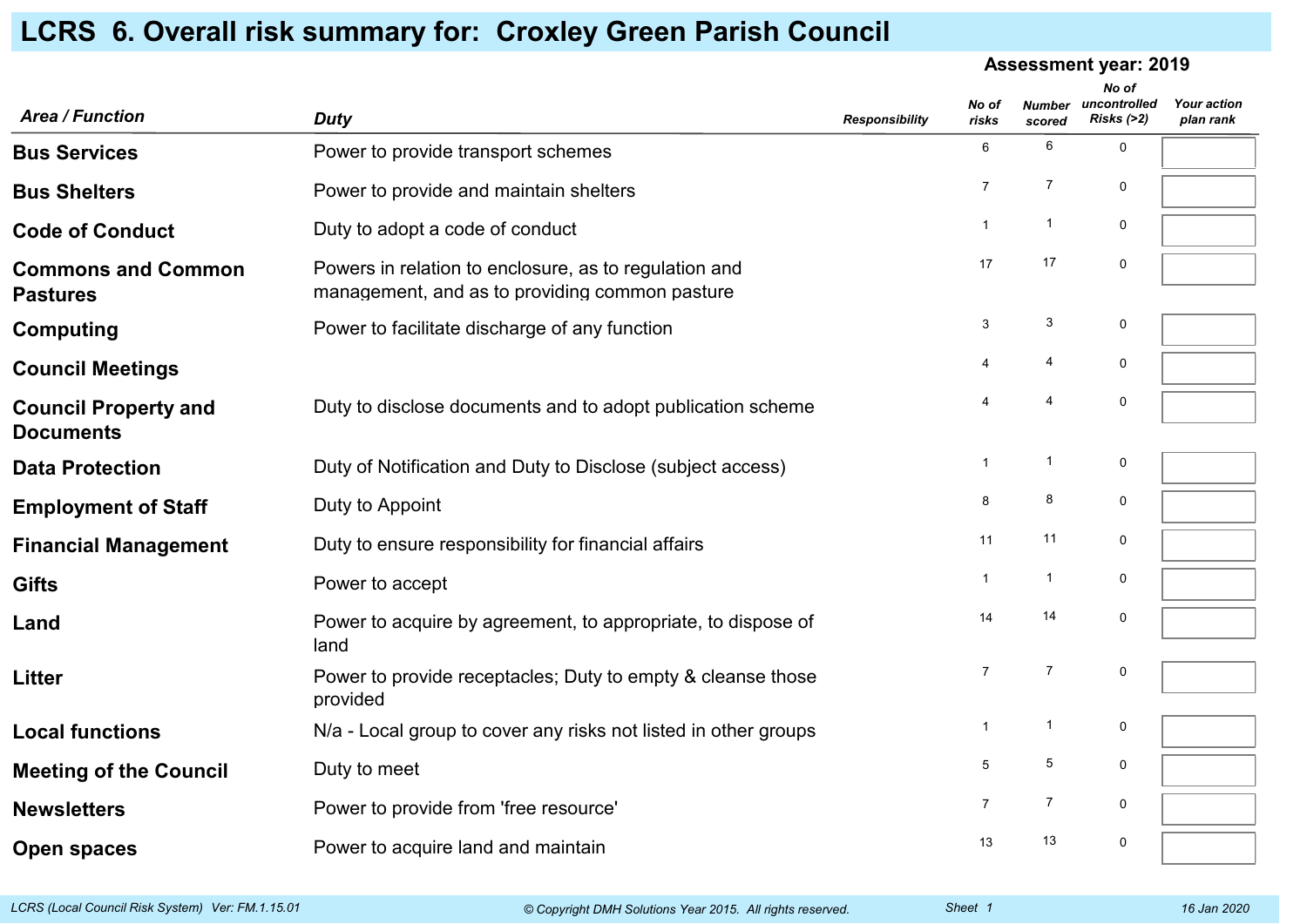|                                                       |                                                            |                       | <b>Assessment year: 2019</b> |                         |                                     |                                 |
|-------------------------------------------------------|------------------------------------------------------------|-----------------------|------------------------------|-------------------------|-------------------------------------|---------------------------------|
| <b>Area / Function</b>                                | <b>Duty</b>                                                | <b>Responsibility</b> | No of<br>risks               | <b>Number</b><br>scored | No of<br>uncontrolled<br>Risks (>2) | <b>Your action</b><br>plan rank |
| <b>Planning &amp; Development</b><br>Control          | Rights of consultation                                     |                       |                              |                         | $\mathbf 0$                         |                                 |
| <b>Provision of Office</b><br><b>Accommodation</b>    | Power to provide                                           |                       | 6                            | 6                       | 0                                   |                                 |
| <b>Provision of Website/Internet</b><br><b>Access</b> | Power to provide from 'free resource'                      |                       | $\overline{2}$               | $\sqrt{2}$              | $\mathbf 0$                         |                                 |
| <b>Shelters &amp; Seats</b>                           | Power to provide                                           |                       | 6                            | 6                       | $\mathbf 0$                         |                                 |
| <b>Street/Footway Lighting</b>                        | Power to provide                                           |                       | 8                            | 8                       | $\mathbf 0$                         |                                 |
| Tourism                                               | Power to contribute to organisations encouraging tourism   |                       | $\overline{2}$               | $\overline{2}$          | 0                                   |                                 |
| <b>Town and Country Planning</b>                      | Right to be notified of planning applications              |                       | 3                            | $\mathbf{3}$            | $\mathbf 0$                         |                                 |
| <b>Village Signs</b>                                  | Power to erect (with Highway Authority approval)           |                       | 4                            | $\overline{4}$          | 0                                   |                                 |
| <b>War Memorials</b>                                  | Power to maintain, repair, protect and adapt war memorials |                       | 3                            | 3                       | $\mathbf 0$                         |                                 |
| <b>Web Sites</b>                                      |                                                            |                       | 19                           | 19                      | 0                                   |                                 |

## **LCRS 6. Overall risk summary for: Croxley Green Parish Council**